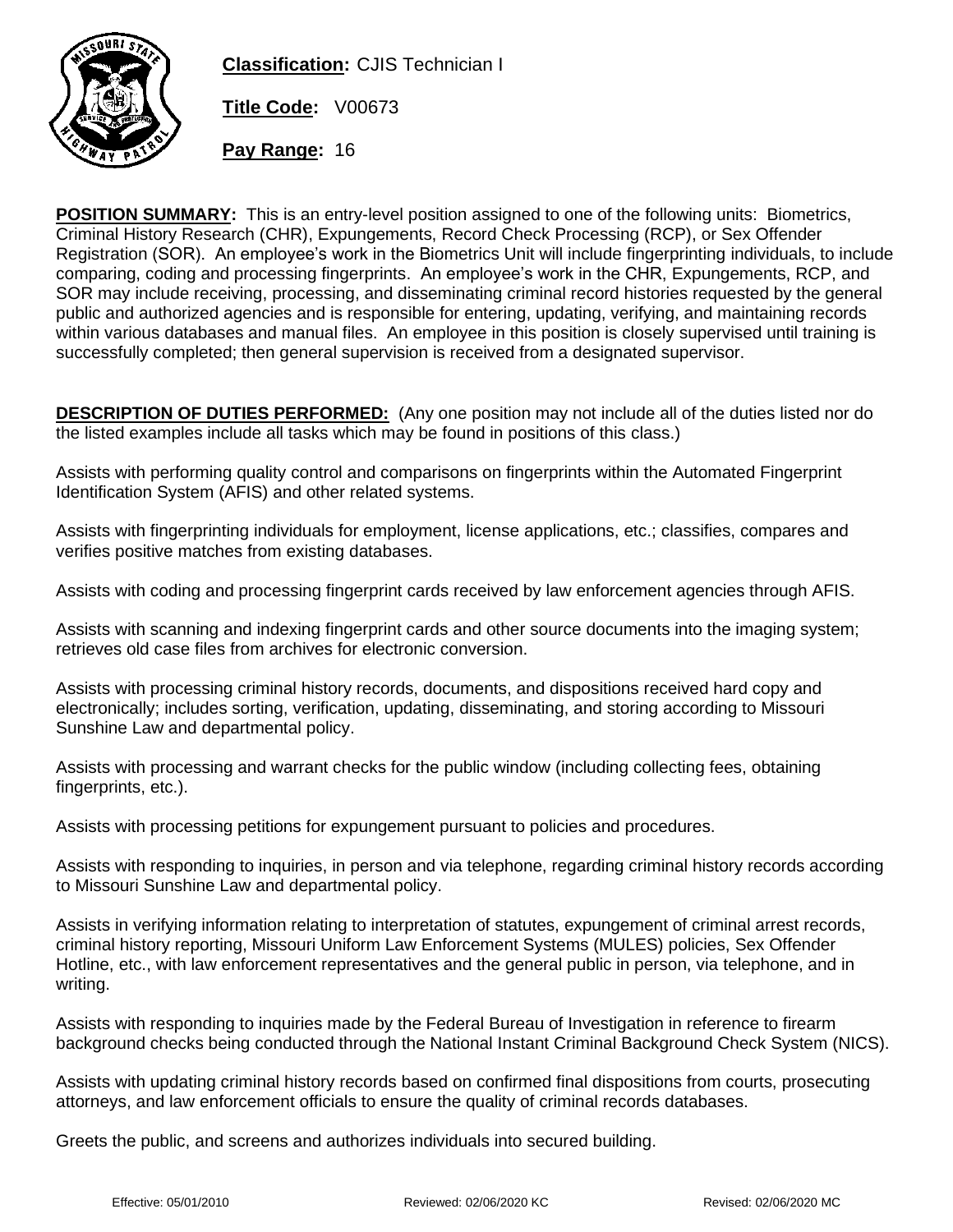## **Classification:** CJIS Technician I **Classification:** Page 2

Operates standard office equipment (e.g., personal computer, facsimile machine, telephone, duplicating machine, shredder, electronic card files and printer, etc.).

May testify in a court of law on matters relating to fingerprint identification.

Performs other related work as assigned.

**REQUIRED KNOWLEDGE, SKILLS, AND ABILITIES:** Ability to understand and interpret Missouri Sunshine Laws and departmental regulations governing the dissemination of criminal history information.

Ability to learn to perform entries and updates of data within various computerized databases.

Ability to receive technical training related to the analysis and comparison of fingerprint images and work within a high level of detail and accuracy.

Ability to work with criminal history records in a confidential and professional manner.

Ability to operate standard office equipment as detailed above in the description of duties and learn to operate television monitor and intercom building security system.

Ability to enter data or information into a computer terminal using a keyboard, mouse, or other input device.

Ability to transport boxes and/or trays of documents, criminal history records, fingerprint cards, etc. up to 30 pounds.

Ability to proofread and edit computer entries.

Ability to maintain clerical records and files.

Ability to work independently with general supervision

Ability to handle restricted and confidential information in a professional manner and maintain the information as such.

Ability to communicate in English clearly and concisely, both orally and in writing.

Ability to establish and maintain harmonious working relations with others.

Ability to respond to work related incidents on an on-call basis.

Ability to work with material that may be of a sexual nature relating to criminal activity (e.g., written material, photographs, and/or verbal language, etc.).

Ability to work hours as assigned.